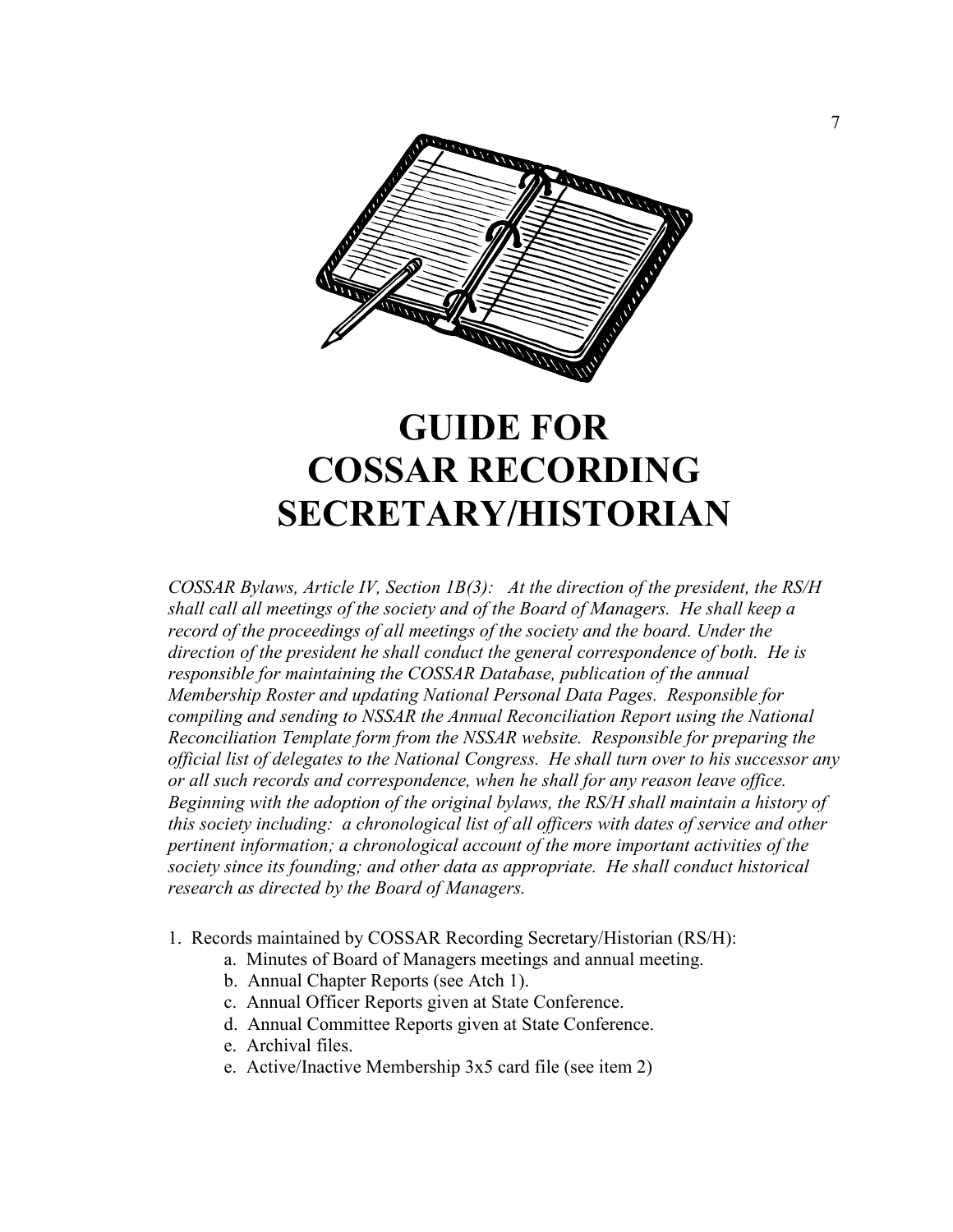f. COSSAR database for Membership Roster and Information Booklet (see item 3).

2. Card file of Active/Inactive COSSAR Members: Card file will contain members name, state and national number, wife's name if married, mailing address, telephone number, and ancestor's name.

3. COSSAR Database: This database will be maintained as an Excel file. New membership updates are derived from the Registrar General Transmittal Letters. This database is the source for the Word Document used to publish the Membership Roster. As changes are received, the COSSAR Database Excel file and the Word document should be updated immediately to insure it is always current. On the last day of each month, the RS/H should go to the National files through his Personal Data Page, and download National's Excel file for the COSSAR membership. If there are discrepancies between COSSAR and National files, it must be corrected immediately. COSSAR atlarge and chapter members are identified on the database. Information on at-large members is provided to the COSSAR Treasurer for collection of annual dues and information on chapter members is provided to the appropriate chapter secretary.

4. Registrar General Transmittal Letters. Upon receipt of these letters from the MS/R, these actions will be taken:

 a. For at-large members. Enter the appropriate data in the COSSAR Database and the NSSAR Member Database personal page record. Send a copy of the transmittal to the COSSAR Treasurer who collects dues for at-large members.

 b. For chapter members, record the appropriate data into the COSSAR database, Membership Roster and National Personal Data page and send a copy of the transmittal letter to the chapter president for appropriate welcoming.

 c. For Registrar General Transmittal Letters approving supplemental applications, update the 4x6 Card File and send a copy of the transmittal letter to the Chapter Secretary.

 d. All information received by the RS/H, MS/R or treasurer pertaining to the gain or loss of members should be shared.

5. End-of-Year Report (EOYR). By 20 January, COSSAR must remit their dues to NSSAR with a copy of the National Reconciliation Template Excel file downloadable from the NSSAR website NSSAR Forms menu available from the Compatriots tab. The RS/H, MS/R and COSSAR treasurer will meet to reconcile the report and the amount of funds payable to NSSAR. COSSAR dual members are not on the NSSAR Excel file of COSSAR members as NSSAR shows them only with their "home state", not with COSSAR. However, they must pay their COSSAR Annual Dues and Chapter Annual Dues, if applicable, to maintain their "Dual Membership" with COSSAR. There may be a

8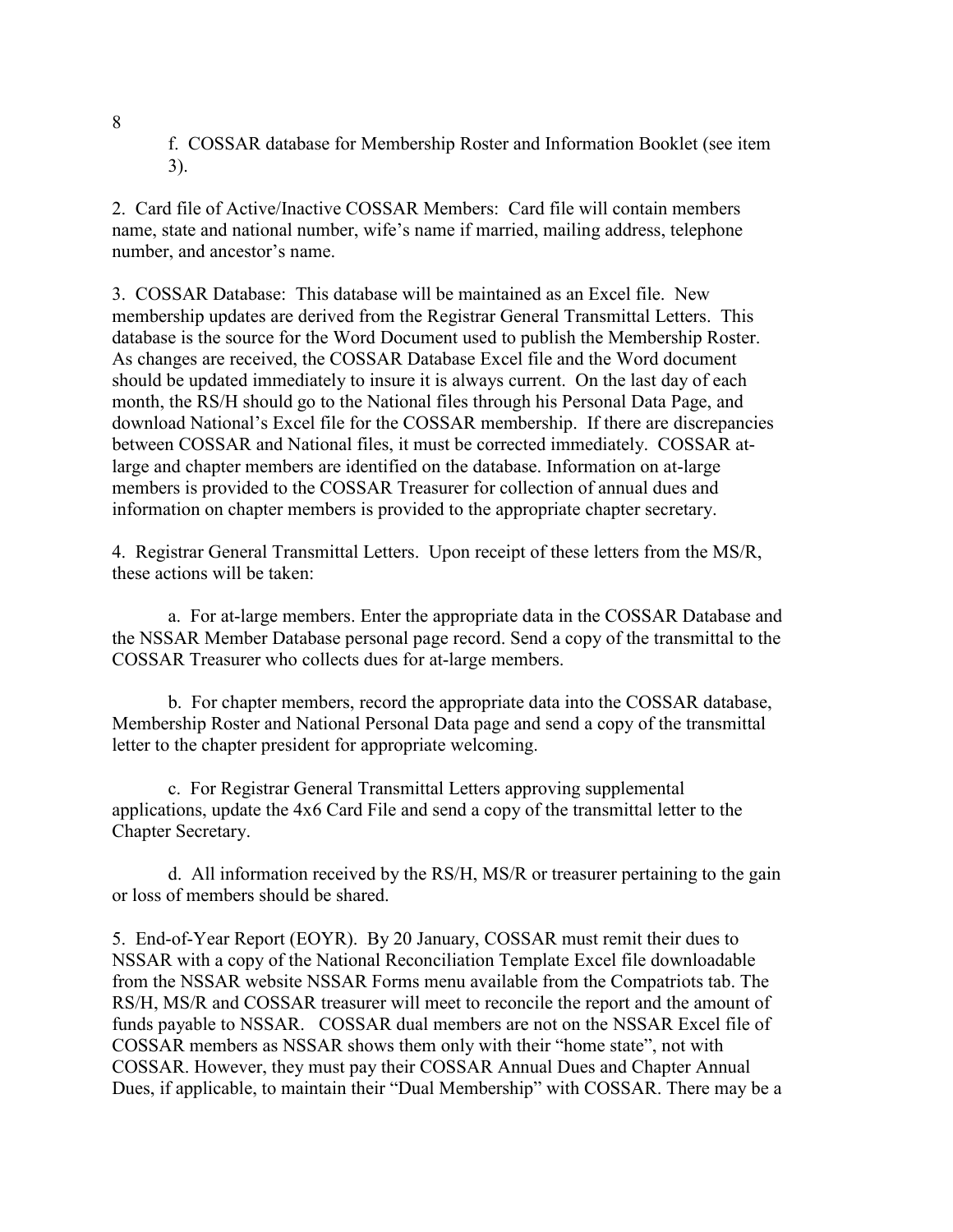few Dual Members reported on the Chapter or At-Large COSSAR Dues Collection reports, but they are not reported to NSSAR on the National Reconciliation Template Excel file. When reconciling our total COSSAR Membership with what is reported to NSSAR, we may have a few Dual Members in our COSSAR totals from the Chapters and At-Large reports that do not get reported to NSSAR. The RS/H is responsible for the preparation of the National Reconciliation Template Excel file as the annual report to NSSAR. It will reflect the COSSAR membership as of 31 December of the reporting year. It contains sections to account for new members, transfers in/out, deaths, drops, reinstatements, etc – as shown on the COSSAR Database Excel file. Members, who have not remitted their dues by 31 December, will be reported as "dropped for non-payment" on 1 January of the following year. Members, who pay their dues subsequent to 31 Dec, will be reported on the following year's report as "reinstated." To prepare this report, you must account for at-large and active members by completing a reconciliation of members with the chapters and the COSSAR treasurer. To accomplish this action you:

 a. In mid-September, go to the NSSAR Member Database and download their Excel file of COSSAR members. After reconciling our COSSAR Database Excel file with the NSSAR file of COSSAR members, the RS/H shall download the National Reconciliation Template: Chapter Format. The RS/H shall prepare an Excel spreadsheet for each Chapter with the members for each Chapter and those who are at-large using this format. Note that if COSSAR has any Dual Members, the RS/H shall add a worksheet for such Dual Members to the Chapter or at-large spreadsheet. These spreadsheets shall then be sent to the COSSAR Treasurer for at-large members and to the appropriate Chapter Secretary so they can reconcile their records with COSSAR and NSSAR. Once this reconciliation is complete the COSSAR Treasurer and Chapters shall begin their annual dues collection process.

 b. Using the National Reconciliation Template: Chapter Format, the COSSAR Treasurer and Chapter Treasurer shall update it as the dues collection process proceeds. Instructions for completing the spreadsheet can be found on the NSSAR website at the "Compatriot Tab, NSSAR Forms" dropdown menu. Once completed, a copy of the updated spreadsheet should be sent by each Chapter Treasure to the RS/H, MS/R and COSSAR Treasurer by 5 January of the following year. Chapter Treasurers should also send a copy to the Chapter Secretary and Chapter President so they know the results of the dues collection for the chapter and can updates their chapter records.

 c. The RS/H, MS/R and COSSAR Treasurer reconcile all the reports by 10-15 January. Prior to meeting together, the RS/H consolidates the information from each Chapter and the COSSAR Treasurer to the National Reconciliation Template Excel file. Once these three COSSAR Officers consolidate and reconcile the year end COSSAR membership, the COSSAR Treasurer writes a check to NSSAR for the 2010 dues. The RS/H sends the COSSAR check and the printed Cover Sheet and Documentation Sheets from National Reconciliation Template Excel file to NSSAR. The RS/H should also attach the completed National Reconciliation Template Excel file to an e-mail to NSSAR.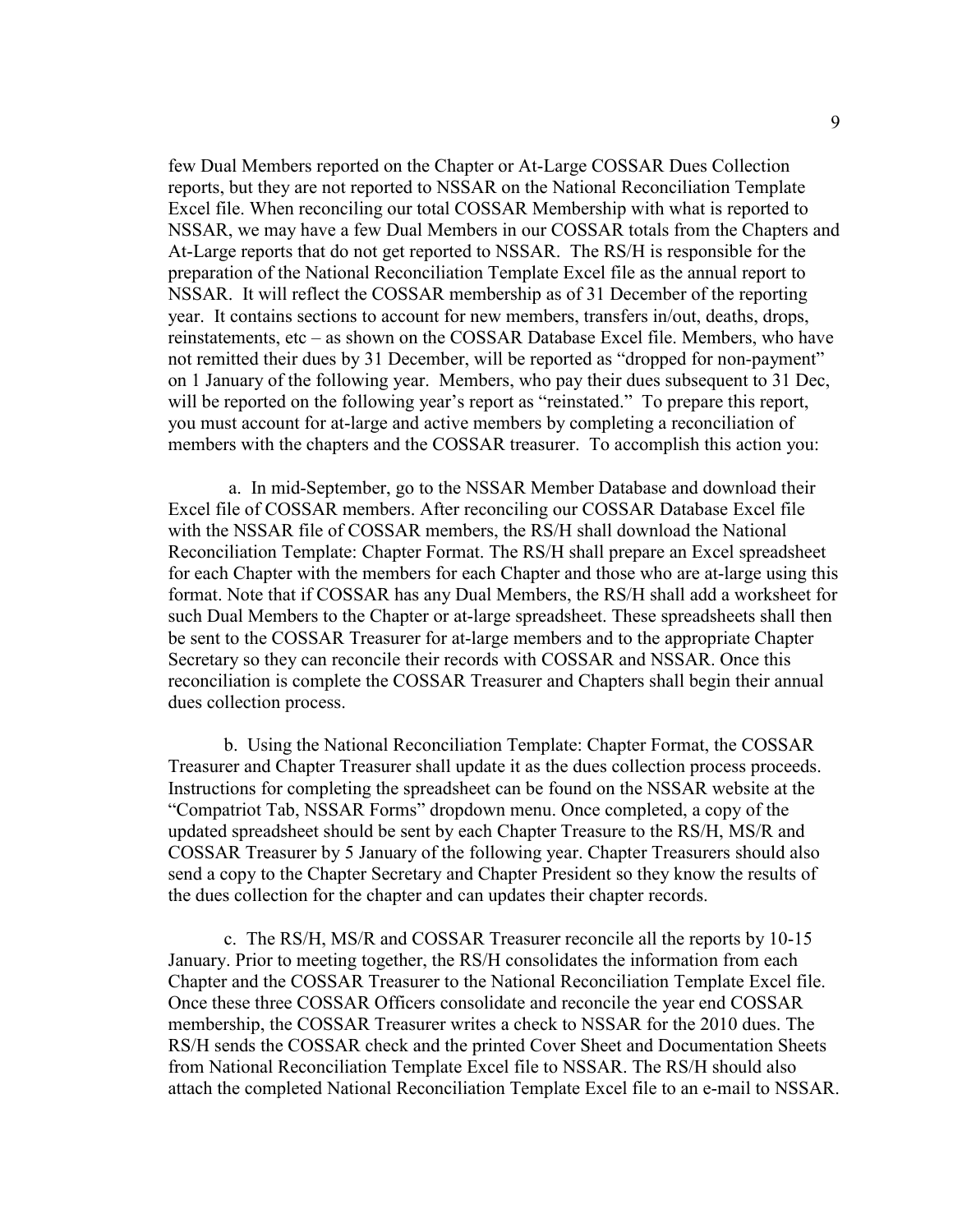d. On the  $1<sup>st</sup>$  day of January, the Excel Membership Database file as of  $31<sup>st</sup>$  of December, must be "saved as 200", meaning the following year. This allows the previous roster to be maintained as an old file as of 31 Dec, and the new file is the current working file.

6. The RS/H is responsible for the preparation and distribution of the annual Membership Roster and Information Booklet. It is a Word document created from the COSSAR Database Excel file using the Directory function as found in the Membership Roster Instructions file kept by the RS/H. Printing and mailing shall be NLT 1 April:

- a. 1 copy mailed to each member
- b. 24 copies to the COSSAR president. He sends a copy to each new member with his welcome comments.
- c. 5 copies to the MS/R
- d. 5 copies to the RS/H one copy placed with official COSSAR files.

7. In May, the COSSAR MS/R receives instructions from NSSAR regarding delegates to the National Congress. This document shall be forwarded it to the RS/H. The delegates will be confirmed at the May Board of Managers meeting and the RS/H will prepare the COSSAAR list of official delegates and return it to NSSAR (instructions are on the forms and in their letter.). When received, the RS/H will forward credentials to individuals.

8. Inter-society transfers will be completed by using the *Application for Chapter Transfer Within COSSAR* (copy attached).

9. Chapter Secretary's Reports to COSSAR Recording Secretary/Historian. Chapter secretaries will submit an *Annual Chapter Report* (copy attached) at the annual state conference.

10. Notices. The RS/H shall furnish members notices of meetings of the Board of Managers and State Conference meetings and proposed amendments to the COSSAR bylaws and standing rules. Notification is made by email when available.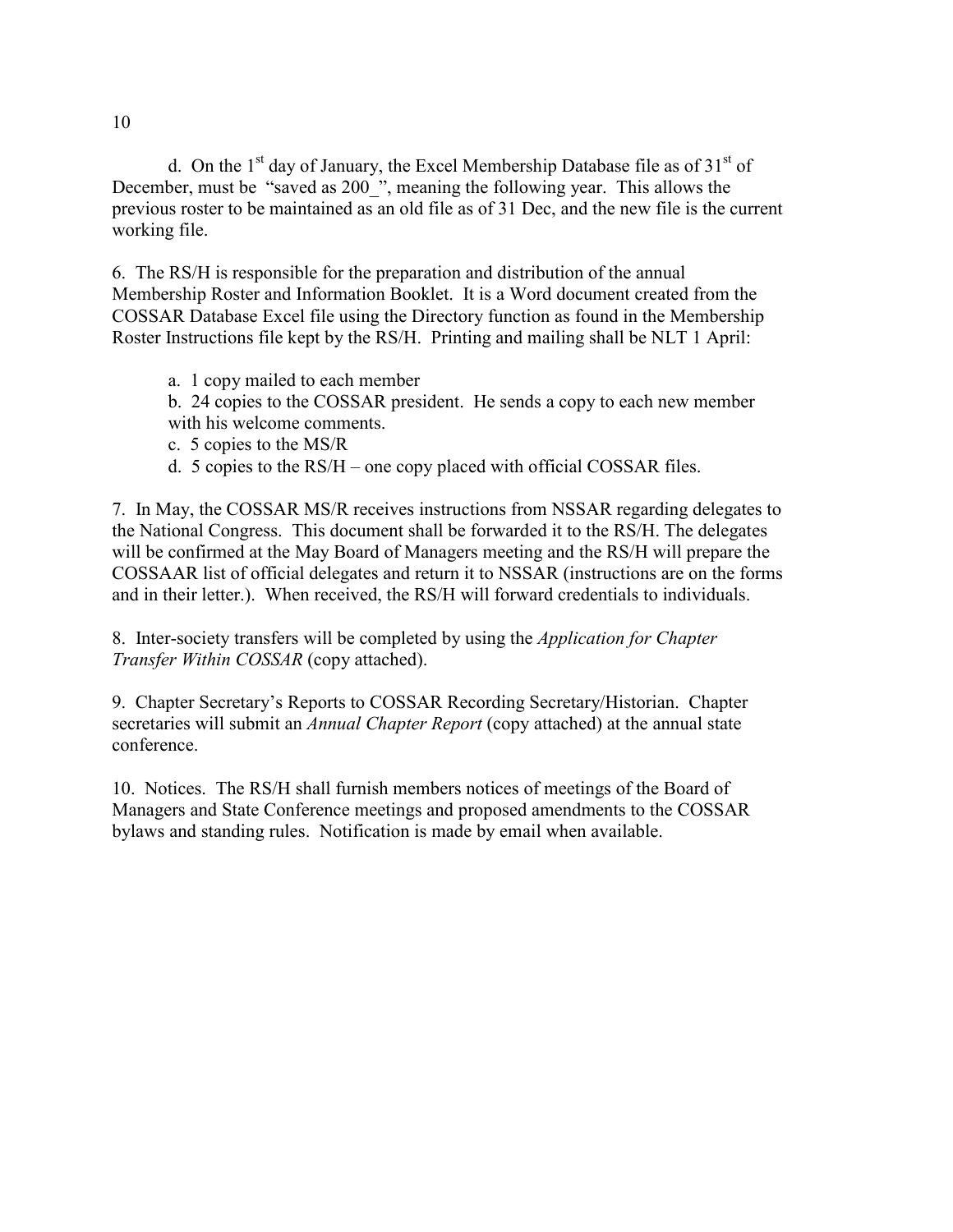## THE COLORADO SOCIETY OF THE SONS OF THE AMERICAN REVOLUTION ANNUAL CHAPTER REPORT

To be submitted to the State Recording Secretary/Historian at the Annual State Conference.

| For the year 20                                                                                                        |                                                                                                                       |
|------------------------------------------------------------------------------------------------------------------------|-----------------------------------------------------------------------------------------------------------------------|
|                                                                                                                        |                                                                                                                       |
| REPORT OF CHAPTER<br>DATE OF REPORT                                                                                    |                                                                                                                       |
| Name of Chapter                                                                                                        |                                                                                                                       |
|                                                                                                                        |                                                                                                                       |
| Address of Chapter                                                                                                     |                                                                                                                       |
| Email of President & Chapter                                                                                           |                                                                                                                       |
| Chapter Officers Installed on $\frac{\phantom{+}}{\phantom{+}}$ (date of installation) For 20                          |                                                                                                                       |
| <b>OFFICERS NAME</b>                                                                                                   | <b>OFFICE</b>                                                                                                         |
|                                                                                                                        | <u> 1989 - Johann John Stone, mars eta bainar e</u>                                                                   |
| <u> 1989 - Johann John Stein, market fan it ferskearre fan it ferskearre fan it ferskearre fan it ferskearre fan i</u> | <u> 1989 - Johann Harry Harry Harry Harry Harry Harry Harry Harry Harry Harry Harry Harry Harry Harry Harry Harry</u> |
|                                                                                                                        |                                                                                                                       |
|                                                                                                                        | <u> 1989 - Johann John Stone, markin sanadi shirta mashrida na shekara ta 1989 - An tsara tsara tsara tsara tsar</u>  |
|                                                                                                                        |                                                                                                                       |
|                                                                                                                        | <u> 1989 - Johann Barbara, martxa a</u>                                                                               |
|                                                                                                                        |                                                                                                                       |
| (number)                                                                                                               | DURING THE PERIOD 1 JANUARY 20 THROUGH 31 DECEMBER 20                                                                 |

NEW MEMBERS WERE ADDED TO THIS CHAPTER. List names and approval dates. If necessary, attach separate sheet.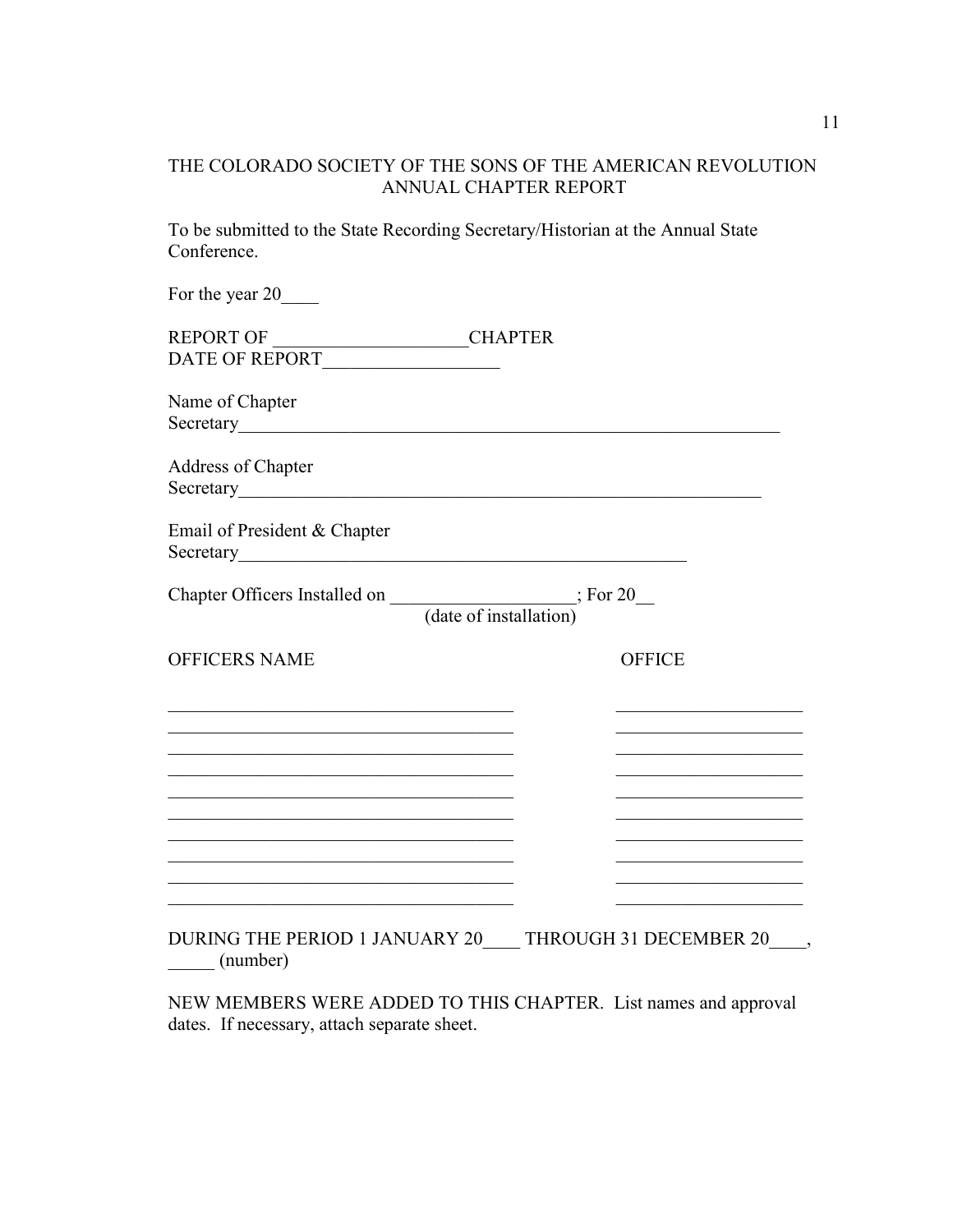DURING THIS SAME PERIOD, \_\_\_\_\_ (number) MEMBERS WERE LOST. LIST NAMES, DATES, AND REASONS, (resignation, transfer, death, failure to pay dues, etc).

THIS CHAPTER GAVE THE FOLLOWING AWARDS TO: (name(s) of recipients).

NOTE OF ANY SPECIAL ACTIVITIES OF THIS CHAPTER, AND RECOMMENDATIONS FOR BETTERMENT OF THE ORGANIZATION (Chapter, State, or National level) (Use back of this sheet.